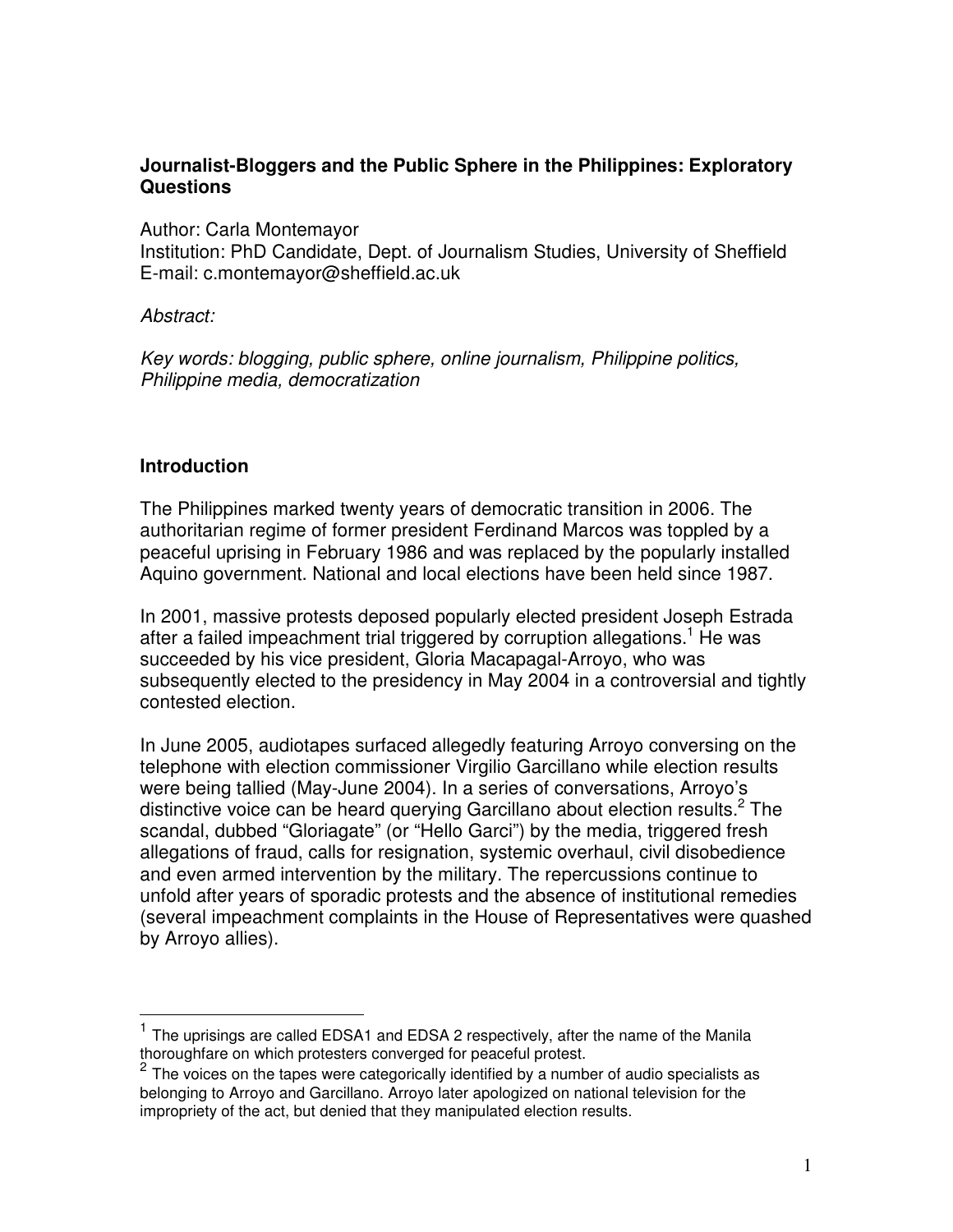More than two decades since its restoration, therefore, Philippine democracy remains problematic and fragile. Although voter turnouts regularly breach the 80 per cent mark, fraud, patronage and violence still pervade Philippine elections, rendering the quality of democratic representation dubious in many instances (Teehankee 2002). State institutions remain weak, unaccountable and resistant to reform (Hutchcroft and Rocamora, 2003; Grugel, 2002). Venues for popular political participation such as political parties are generally unavailable, as the country's party system is virtually non-existent—the major political parties tend to be non-ideological, opportunistic groupings meant as campaign machines of specific candidates (Banlaoi and Carlos, 1998; Montinola, 1999).<sup>3</sup> So-called 'civil society', the mass of non-government, civic and political organizations that played a crucial role in previous political uprisings, no longer appear to command a significant following or serve as focal points of protest. Some have coalesced around "Gloriagate" but have failed to organize massive street protests, which, given the success of EDSAs 1 and 2, are seen as one of the few and effective modes of collective political action.

Philippine mainstream media have devoted considerable coverage to the Gloriagate scandal. However, though Philippine media are largely privately owned and free from government censorship, they are inadequate for substantive, sustained public discussions on the issue. Most Filipinos access news and public affairs information via television and radio, but television has remained "superficial and tabloid-like…as a news medium" (Santos 2002: 255), providing little opportunity for in-depth discussion, much less debate, on any public issue.

It is in this context that the Internet has emerged as a new and significant source of information and a forum for debate in the Philippines. It was a weblog, the blog of the Philippine Center for Investigative Journalism (PCIJ), which first uploaded the Arroyo-Garcillano audio files in June 2005. The uploading of the digital version of the tapes circumvented legal obstacles preventing the broadcasting of the tapes on mainstream television and radio.<sup>4</sup> It also bypassed injunctions against the public airing of the tapes during the Congressional investigation.

The audio files were downloaded from the PCIJ blog by a total of 1,076,913 users between June 2005 and March 2007<sup>5</sup>. This figure does not include

 $3$  Small, leftist parties are more ideologically coherent but do not have significant mass memberships. The possible exception is the (armed) Communist Party of the Philippines, whose membership size is a matter of speculation, and is in any case opposed to liberal democracy.

<sup>&</sup>lt;sup>4</sup> The National Telecommunications Commission issued warnings to all television and radio stations in June 2005 that their licenses would be revoked if they aired the tapes, which were allegedly obtained through wiretapping and were 'inciting to rebellion'. The Supreme Court ruled in February 2008 that these restrictions were unconstitutional and restrictive of the freedom of the press.<br><sup>5</sup> Inton

Interview with PCIJ website administrator Alecks Pabico. March 11 2007, Quezon City, Philippines.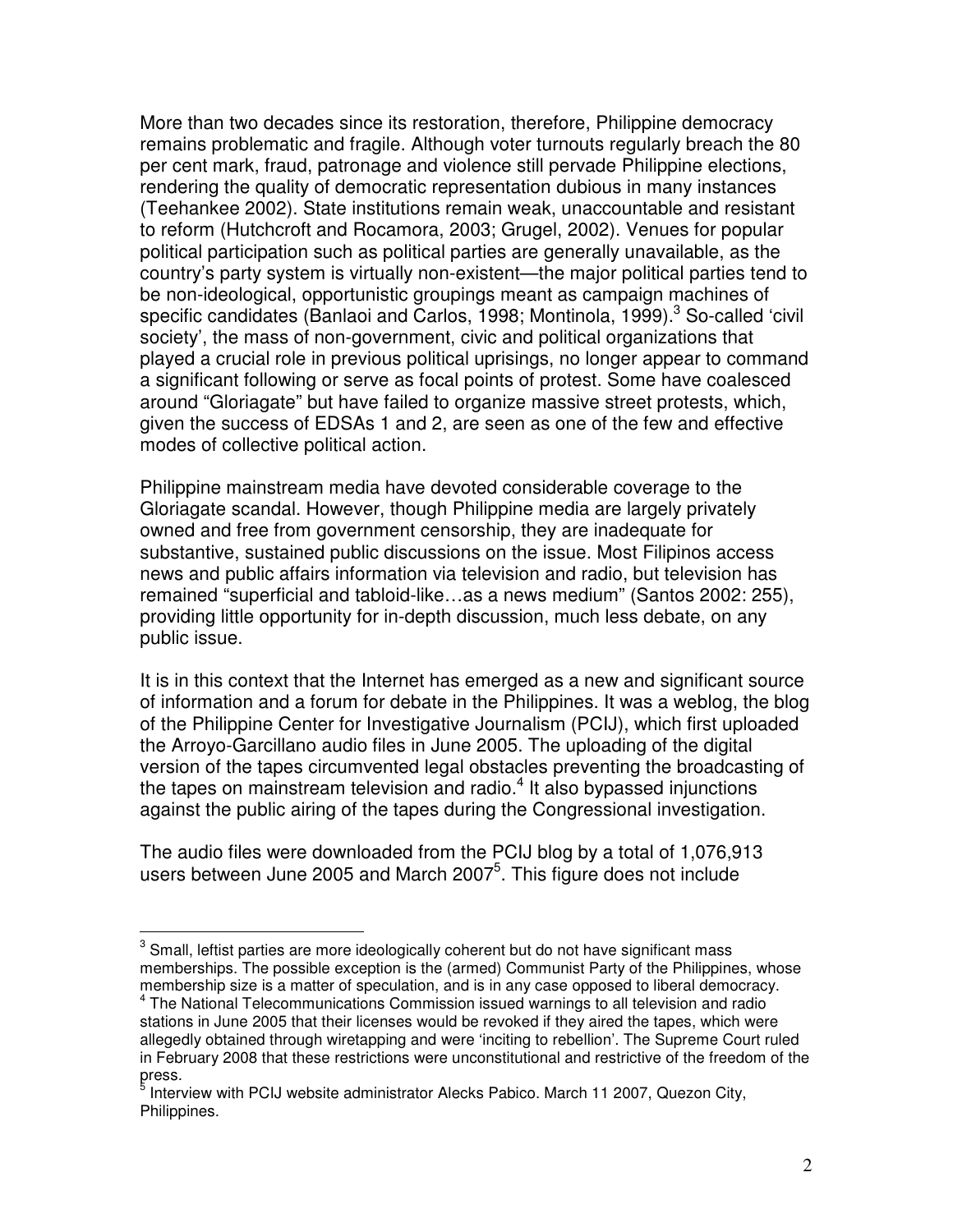downloads from PCIJ mirror sites (put up by private individuals). It is also separate from the number of downloads of the transcripts of the tapes.

The uploading of the audiotapes by a respected, if non-mainstream, media organization such as the PCIJ marked a critical point in the crisis. It allowed Filipinos with Internet access to listen to the conversations and make their own assessments about their credibility. The audio files were downloaded and subsequently spliced into ring tones for mobile phones as a form of humorous protest (the President's voice issued from ringing mobile phones across the country). Most importantly, information circulated via the Internet spurred further online and offline debate regarding the legitimacy of the Arroyo presidency and the political options facing the country. Political blogs that featured running commentary on the scandal logged record volumes of "hits" and comments from Filipinos inside the country and abroad. While street protests and other political initiatives appeared to be weak, Filipinos furiously debated the facts and implications of Gloriagate online, along with the character and future of Philippine democracy.

The Internet is a relatively new medium in the Philippines where telecommunications infrastructure is still not universally accessible. In 2000, there were an estimated 2 million Internet subscribers<sup>6</sup> in the country (Evers and Gerke, 2004)—less than 3 per cent of the total population (84 million). According to the Asian Development Bank, Internet users<sup>7</sup> in the same year numbered 6.2 for every 1,000 people compared to 419.1 for Singapore and and 68.8 for Malaysia<sup>8</sup>, neighboring countries in the Southeast Asian region (Quibria, et al 2002: 4).

In 2006, Filipino Internet users were estimated at 7,820,000 or 9.1% of the population. In April 2007, this grew to 14,000,000 or 16 % of the population, which is estimated at being over 87 million. <sup>9</sup>This means that only a small segment of the population can access political information, as well as political discussions, online. Still, Internet figures indicate an improvement over Filipinos' access to print media. In 2000, for example, the daily circulation figures for the biggest English-language broadsheet, the *Philippine Daily Inquirer*, was only 257,416 (http://www.seamedia.org). Even assuming a pass-on rate of 5, this amounted to just over a million Inquirer readers. <sup>10</sup> Newspaper sales, in general, have not grown significantly in the fifteen years (1987-2002) since democratic restoration (Santos 2002:253).

 $^6$  Internet subscribers are defined as clients of Internet Service Providers (ISPs).

 $<sup>7</sup>$  Internet users are defined as people who access the Internet through their own PCs, or through</sup> Internet cafes, schools, offices, etc.

<sup>&</sup>lt;sup>8</sup> The proportion of Internet users per thousand people is usually referred to as the Internet diffusion rate.

<sup>9</sup> Statistics compiled from various sources at http://www.internetworldstats.com/asia/ph.htm.

<sup>&</sup>lt;sup>10</sup> The Inquirer has had an online version since 1998.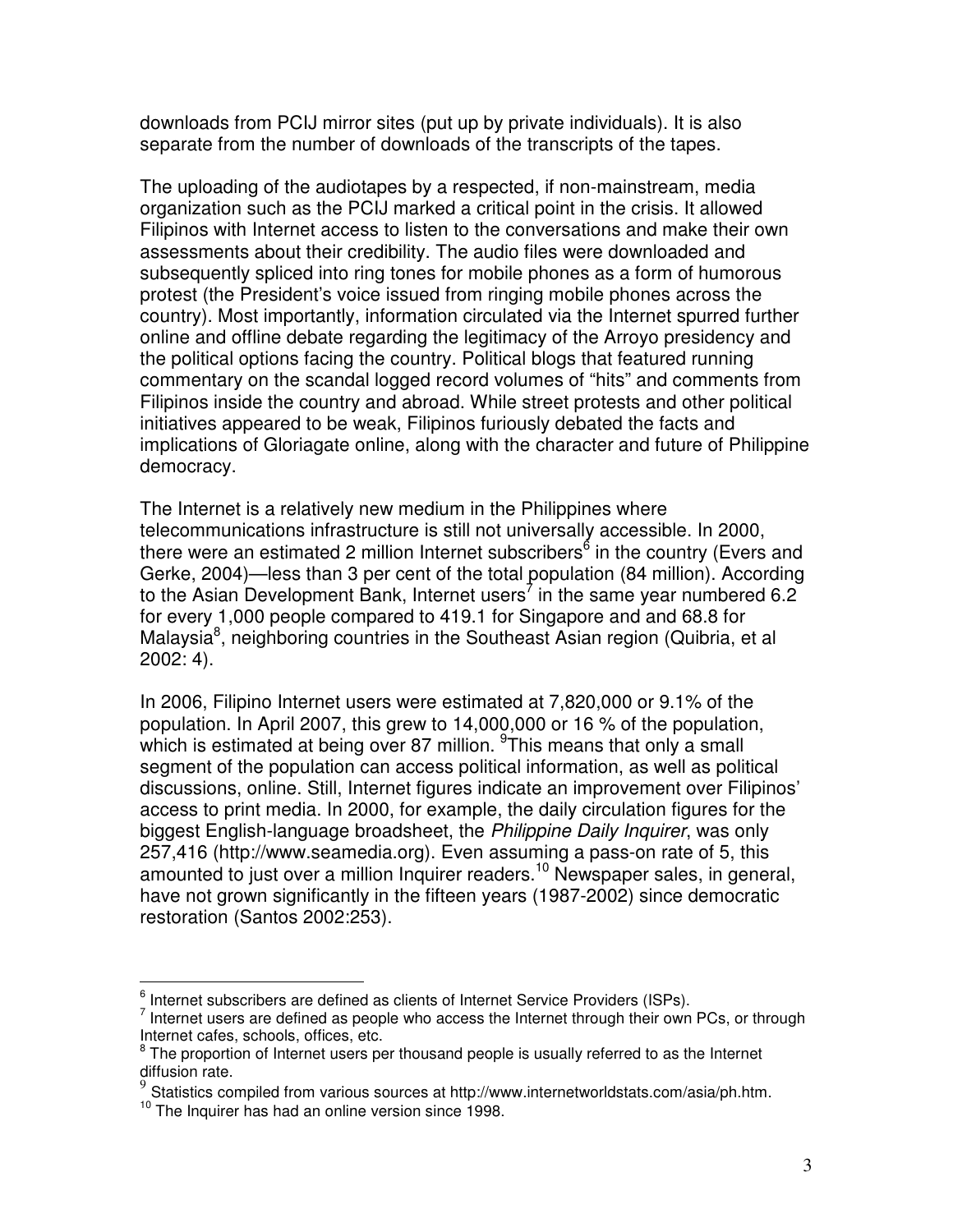The Internet, due to its unique characteristics as a mass medium and a communicative space, offers new opportunities for political discourse not possible through traditional media such as print and broadcast. A critical quality of the Internet is that it is in itself a vast source of information archived in digital format. This information can be retrieved at will by users, cited and referenced in political discussion. Such a characteristic is necessary if political discussion is to progress beyond emotional*, ad hominem* exchanges and unsupported argument that are the hallmarks of popular television and radio talk shows in the country.

Beyond information-sharing, the Internet facilitates interaction using platforms such as listservs, newsgroups, discussion boards, chat rooms and more recently, weblogs (or blogs). Interactivity on the Internet enables many-to-many communication and sustained debate, compared to the one-way mode of other media such as newspapers and television. In theory, its open, 'democratic' architecture allows anybody with the linguistic and technical competence, to voice opinion and join political discussion.

These qualities have prompted scholars to view the Internet as possessing the potential to create or extend a "public sphere" in the Habermasian tradition: a shared space, or multiple shared spaces, where the free and unhampered exchange of information and ideas occurs and leads to the formation of political consensus (Dahlgren 2001). Others (Dahlberg, 2001; Froomkin, 2002; Wijnia, 2005; Wilhelm, 1999) have suggested that the Internet enables "deliberation" among citizens, again based on the Habermasian concept that stresses open, equal and rational-critical discussion among citizens with the objective of achieving "rationally motivated consensus" (Dahlgren, 2005: 156).

The recent period of political instability in the Philippines and the sudden availability of new Internet platforms such as blogs provide a rare opportunity to test assumptions about how the Internet may facilitate or extend the public sphere within a consolidating democracy. Most studies on the Internet and blogs are in Western democracies, where the density of Internet connections is high and democratic institutions are firmly established, but where there has been a pronounced decline in traditional forms of political participation over the last three to four decades. Such conditions do not obtain in a developing country like the Philippines where as mentioned, Internet access is not widespread, where formal political institutions tend to be unstable and exclusionary, and the extent of citizens' participation in political life largely limited to voting and street protests. In such a context, can the Internet be an effective site for discussing public issues, contesting political power and organizing reform?

This paper explores conceptual approaches in the study of blogs, the Internet and the public sphere in the context of a democratizing polity like the Philippines. It is extracted from an in-depth study examining the characteristics of political blogs and the role of journalist-bloggers in the Philippines during the one-year period when the Gloriagate scandal was at its peak (June 2005 to June 2006).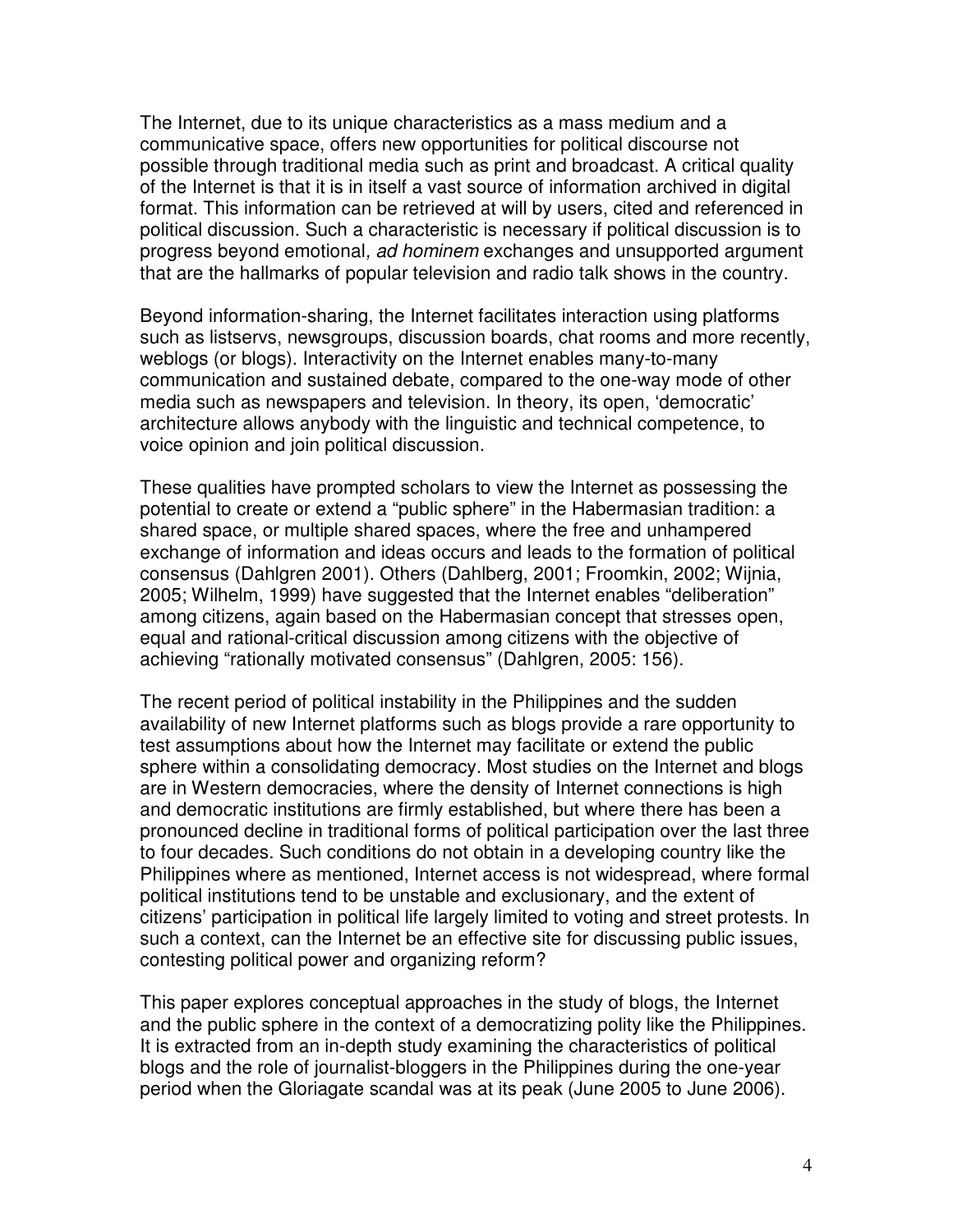The full-length study employs content analysis of five (5) political blogs, in-depth interviews with their authors and a survey of blog readers. For now this paper discusses key premises and theoretical perspectives, and descriptions of the unique phenomenon of journalist-bloggers in the Philippine setting and their role in facilitating political discussion among Filipinos.

### **The public sphere and the Internet in the tropics**

There are obvious conceptual issues that must be addressed when interpreting the idea of a Habermasian public sphere within the context of a developing country.

Habermas theorized about the liberal, bourgeois public sphere in Enlightenmentera Europe. His is a historically specific analysis situated within the early  $18<sup>th</sup>$ century, just as capitalism and industry were advancing in the region, science was gaining ascendancy over religion, and the powers and legitimacy of absolute monarchical rule were fading. It is within this context that Habermas traces the emergence of a distinct political space within English coffeehouses and French salons where private individuals gathered to discuss public issues.

Habermas describes this development as unprecedented:

"The bourgeois public sphere may be conceived above all as the sphere of private people come together as a public; they soon claimed the public sphere regulated from above against the public authorities themselves, to engage them in a debate over the general rules governing relations in the basically privatized but publicly relevant sphere of commodity exchange and social labor. The medium of political confrontation was peculiar and without historical precedent: people's public use of their reason." (Habermas 1989:27)

Central to the development of this informed and rational public was the print media. According to Habermas, the public sphere developed from an affluent reading public that had access to the growing volume of literary materials: books, pamphlets, journals and periodicals. These individuals converged voluntarily and informally in coffeehouses and salons and engaged in debate that initially centered on literature and art and then moved on to politics.

This study will not attempt to transpose Habermasian ideals for advanced capitalist societies onto a developing economy with a far younger democratic tradition. It will instead take kernels of Habermasian thought that are relevant to the question of democratization in the Philippines.

Habermas expounds on "communicative action" as a legitimating and sustaining requirement for democracy in late capitalist societies. Implicitly, the same ideal can be said to be an aspirational model for societies that develop in the same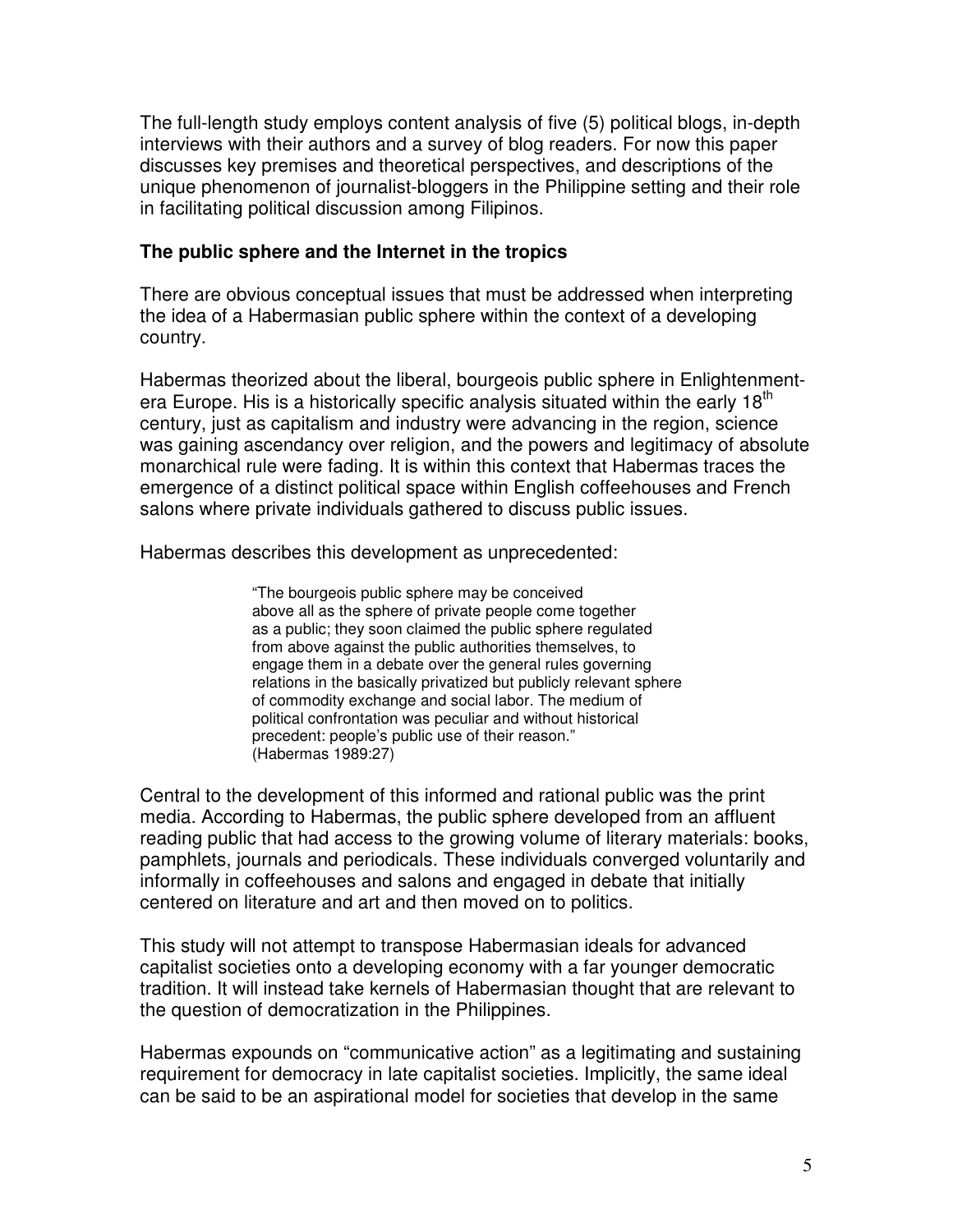political and economic trajectory. The question, then, is not whether Habermasian principles are already manifest in younger democracies and developing countries, for they cannot be expected to be. There are significant differences in the institutional bases that Habermas cites as requirements for a public sphere.

We must ask instead what crucial elements in the twin Habermasian ideas of the public sphere and deliberative democracy can be approximated within the context of a developing country such as the Philippines using an enabling medium like the Internet. These are:

--The idea of a space or multiple spaces where discussion and argument can occur freely and without coercion among citizens who desire to illuminate and resolve public issues and perhaps act collectively.

--The idea of political parity in public discourse: that citizens can deliberate as equals on public issues despite differences in social status. At the heart of this construct are the centrality of reason over power and the merit of arguments over social, economic or political standing.

--The idea of privileged or specialized numerical minorities in society—'elites' initiating and facilitating political talk, and such talk influencing state decisions and actions.

The question of access, especially in countries like the Philippines, is a significant one. Exclusion and disempowerment are principal features of Philippine political and socio-economic life. Consequently, the digital divide is the dominant frame used to analyze the Internet's implications for political democracy. Is it not futile to examine how the Internet may impact democracy in a country where only a tiny minority has access to it? If the technology is not universally or even widely available, if majority of the population do not possess the accompanying skills to use it for political debate and mobilization, can we assume that it has no democratizing value at all?

First, these questions can be approached inversely: There is a vast body of scholarly work that points to the impoverishment of political debate by universally available technologies such as television. The "dumbing down" argument in journalism studies and political communication is premised on the very idea that the rigor of public discourse is eroded by mass markets in broadcasting and print media.

Second, Habermas speaks of the multiplicity of informal discussions on public issues as a central characteristic of a democratic public sphere. The public sphere (online or offline) can emerge from "new, small-scale communicative associative institutions that over time merge into larger ones, or at least join forces." (Froomkin, 2002:2). Political discourse initiated and sustained by a small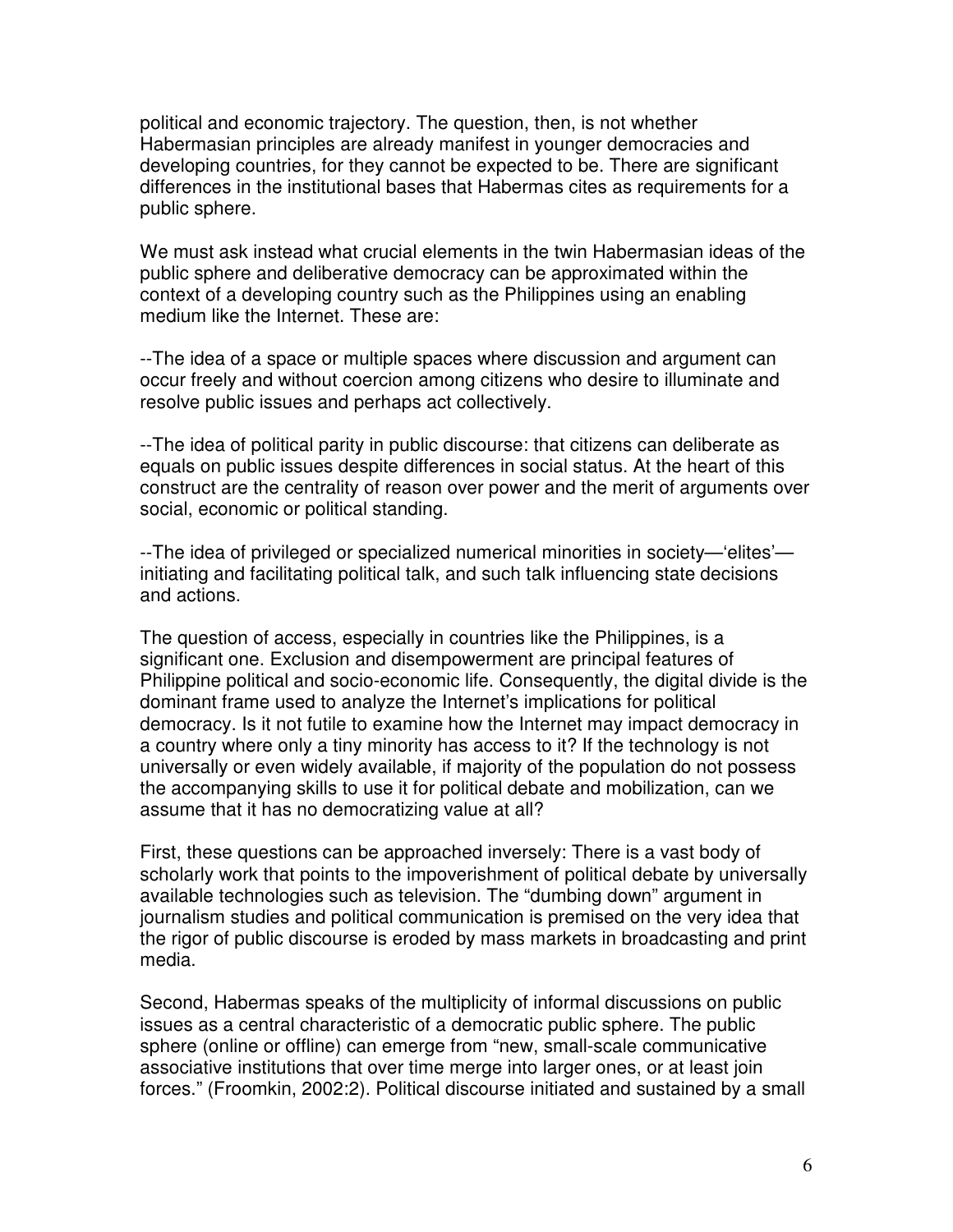tribe of elite individuals, therefore, need not pre-empt nor threaten the formation of a wider, more democratic public sphere.

It can therefore be assumed that while universal access to communications technologies such as the Internet is ultimately desirable for democratizing polities 1) The reality is that this is not immediately attainable given socio-economic conditions. 2) That it may not necessarily result in robust and substantive public discourse. 3) It is not an absolute pre-condition for any technology to exert democratizing influence.

This study takes a cue from the "penetration/participation paradox" posited by scholar Cherian George who studied 'contentious journalism' movements in Malaysia and Singapore. Finding that such grassroots movements galvanized by online forums tended to be more vibrant in Malaysia, which had significantly lower internet penetration rates compared to Singapore, George posits that:

> "Even in a country where vast majority of the people have no computers or internet access, the technology can have a significant impact if it is in the right hands (or wrong ones, as the case may be). Knowing the medium's penetration rate in a society may give the quantitatively-minded comfort of firm ground, but it tells us little about the internet's utility." (George 2006:16).

Another Asian scholar stresses the need to examine the actual usage of technology (over its assumed intrinsically democratizing qualities) as a more useful handle to determine impact. Banerjee, in a broad reflection on the Internet and democracy in Asia, asserts that:

> "no technology has uniform and undifferentiated effects across countries and contexts. It is the actual and effective use of the Internet by individuals, groups and political parties that is a key determinant of the real impact that the medium can have on political processes and outcomes" (Banerjee, 2006:23).

#### **Why blogs?**

Blogs are relatively new online platforms that have gained popularity over the last few years. The primary characteristics of blogs are: 1) timeliness (regular and updated entries in reverse chronological order) 2) attribution (hyperlinks permit access to documents, websites, news and other blogs) 3) archival capacity (old entries remain accessible) 4) networking capacity (permanent links to other blogs and other websites are displayed in a blog in a section called "blogroll") 5) "voice" (blogs are personal, authorial platforms) and 6) ease of syndication (the use of RSS or XML technology) (Blood, 2000; Drezner, 2004; Gill, 2004).

Depending on the settings decided upon by the blogger, blogs also typically allow comments from readers. Such comments are displayed along with the main entry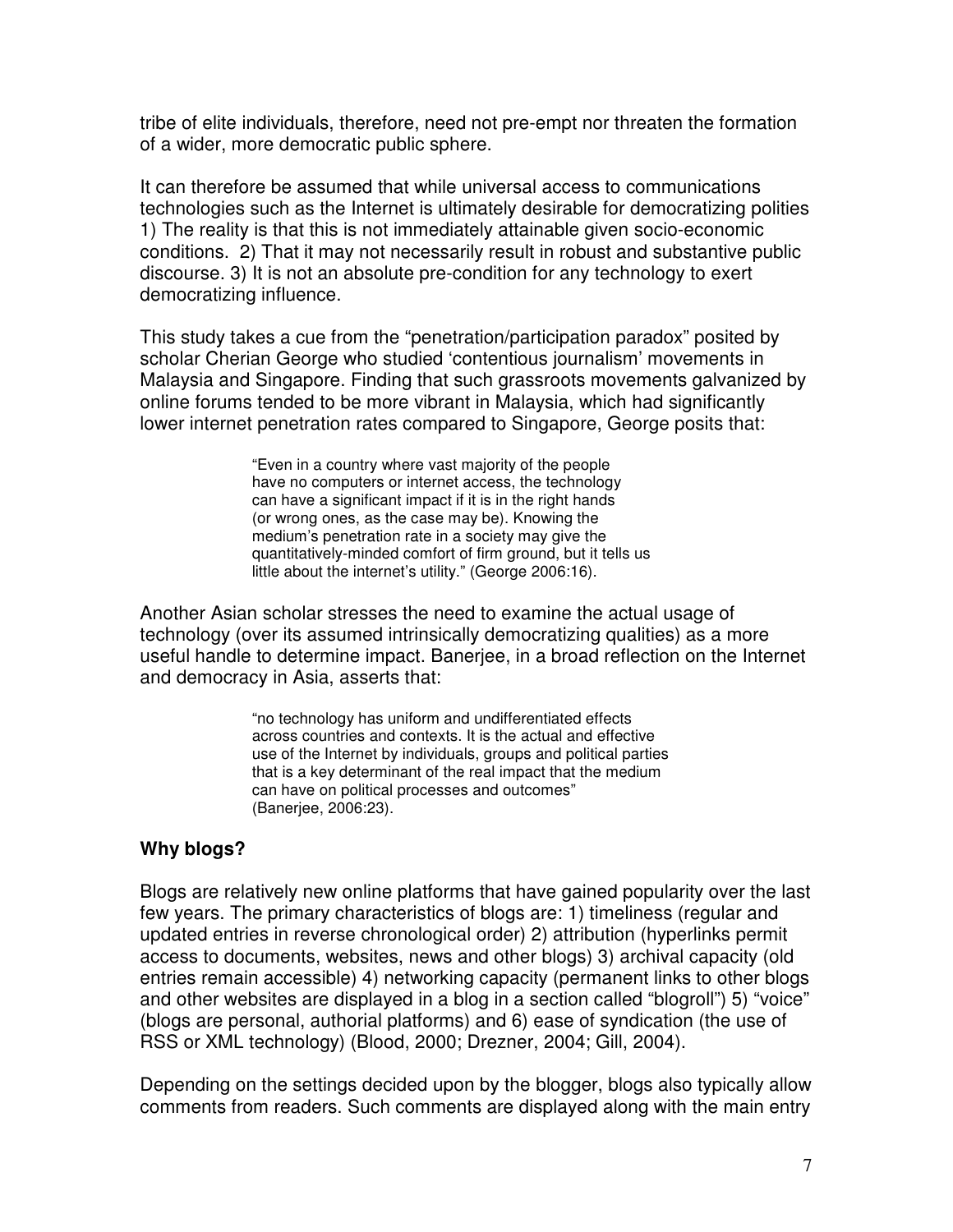and with other comments. This is an extremely important feature of blogs compared to other online forums: blogs have interactive properties that allow for continuing discussion and argumentation among the blogger and the readers, and among the readers themselves.

A great majority of blogs are personal journals. Herring et al (2005) puts forward a figure of 70.4 % for their study. Only a small minority of blogs can be considered political blogs. However, in the United States where they first gained prominence, political blogs attract huge readerships and feature prominently in the "A-list" of blogs. Several are credited with influencing mainstream media and political events (Farrell and Drezner, 2004; Hewitt, 2005; Looney, 2004).

Political blogs in the Philippines are few but likewise widely read, especially during the unfolding of "Gloriagate". Three of the blogs in this study consistently ranked within the Top 50 Philippine blogs in two different blog ranking sites over the 2005-2007 period based on the number of unique visits and in-bound links.

Political blogs, for the purposes of this study, are blogs that largely and consistently discuss national political issues in the Philippines (national government, the Arroyo presidency, elections, electoral and political reform, etc.) Not included are satirical blogs with political themes. Also excluded are personal/hobby blogs which may occasionally mention political issues but have not posted entries on "Gloriagate" in a regular and sustained manner. Authors all reside and produce their blogs in the Philippines (in fact, Manila) and all happen to be natural-born Filipinos. This study does not include political blogs that may discuss Philippine politics but are authored by non-Filipinos.<sup>11</sup>

The political blogs in this study were selected using two methods: 1) by manually scanning popular political blogs and linking to other blogs in their blogrolls and 2) by examining the content of the most popular blogs listed in www.pinoytopblogs.com, a (now defunct) blog-ranking site for Philippine blogs and Technorati.com (Philippine blogs).

All the five blogs examined existed before the Gloriagate scandal erupted. All are written predominantly in English.

The Philippine Center for Investigative Journalism blog (www.pcij.org/blog). Introduced in 2005, it is run by the staff writers of the Philippine Center for Investigative Journalism, a not-for-profit media organization that has reported on corruption, social and environmental issues and the media over the last two decades. (As mentioned previously, they were the first blog to upload the "Gloriagate" audiotapes.) The blog was initiated by the head of its multi-media

 $11$  The question of "What makes a blog Filipino?" is a complex one that is the subject of a separate debate involving the complexities of identity within the Filipino diaspora.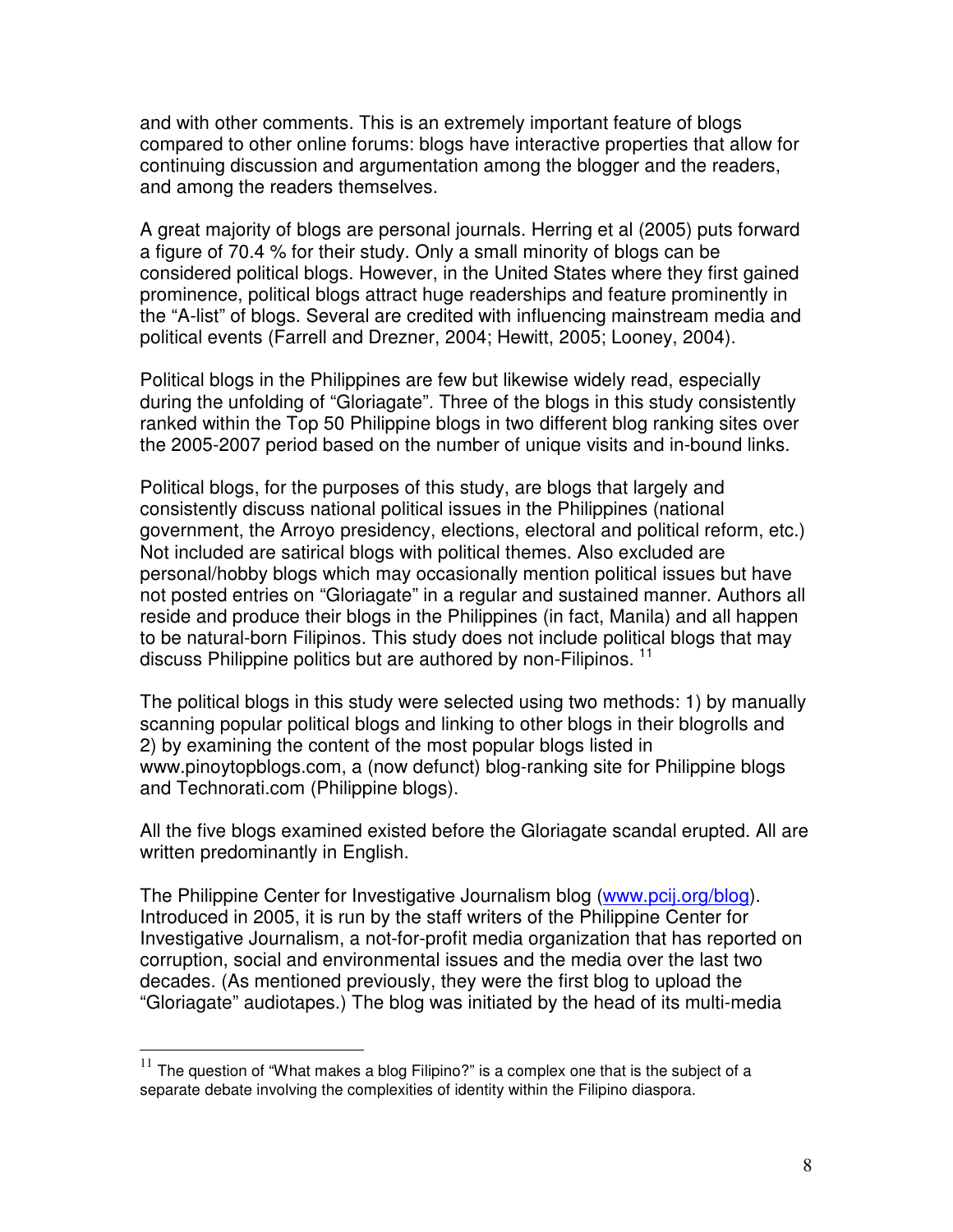desk, Alecks Pabico, who is the main interviewee for this research (all staff members post entries on the blog).

*Sassy Lawyer* (www.houseonahill.net) was at several points in the timeline for this study, the most popular political blog in the Philippines, according to Pinoytopblogs.com. It has been in existence since 2000 and is authored by Connie Veneracion, a (retired) lawyer. She is now also an opinion columnist for the *Manila Standard Today*.

*Quezon.ph* (www.quezon.ph/blog) is the personal blog of a practicing journalist, Manuel L. Quezon III. He writes an opinion column for the *Philippine Daily Inquirer* and *Arab News*. This is likewise a popular blog which appears on the blogrolls of almost all political and media blogs.

*Mongster's Nest* (http://mongpalatino.motime.com/) is a blog run by online journalist Raymond "Mong" Palatino. Palatino writes forYahoo! News and his blog is featured by Global Voices, a blog-aggregating site run by the Berkman Center for Internet and Society which is based at the Harvard Law School. Palatino is a youth activist who used to head the University of the Philippines' student council, as well as the National Union of Students in the Philippines, a group affiliated with a coalition of militant Left organizations. In 2007, he ran for the Philippine House of Representatives as a nominee of a youth party Kabataan (Youth).

*Newsstand* (http://newsstand.blogs.com/) is a blog by John Nery, a senior editor and columnist at the *Philippine Daily Inquirer*. He has also worked as a television producer.

All the bloggers in this study, and in fact most prominent political bloggers in the Philippine blogosphere, are professional journalists. Four of the blogs are personal projects that exist outside of the media organizations they work for. The exception is the PCIJ blog, which is an institutional blog. The one "citizen blogger", lawyer Connie Veneracion ("Sassy Lawyer"), was (during the course of the Gloriagate scandal) recruited to write an opinion column in The *Manila Standard Today*, a newspaper perceived to be biased in favor of President Arroyo.

The dominance and popularity of journalist-bloggers in the Philippine political blogging scene is a unique feature of the Philippine blogosphere. In the United States, the most prominent political blogs such as *DailyKos*, *Instapundit*, The *Drudge Report*, etc. are authored by non-journalists. There is in fact a distinctly critical and competitive attitude towards the mainstream media (termed MSM) in the American blogosphere, on both liberal and conservative sides of the political spectrum.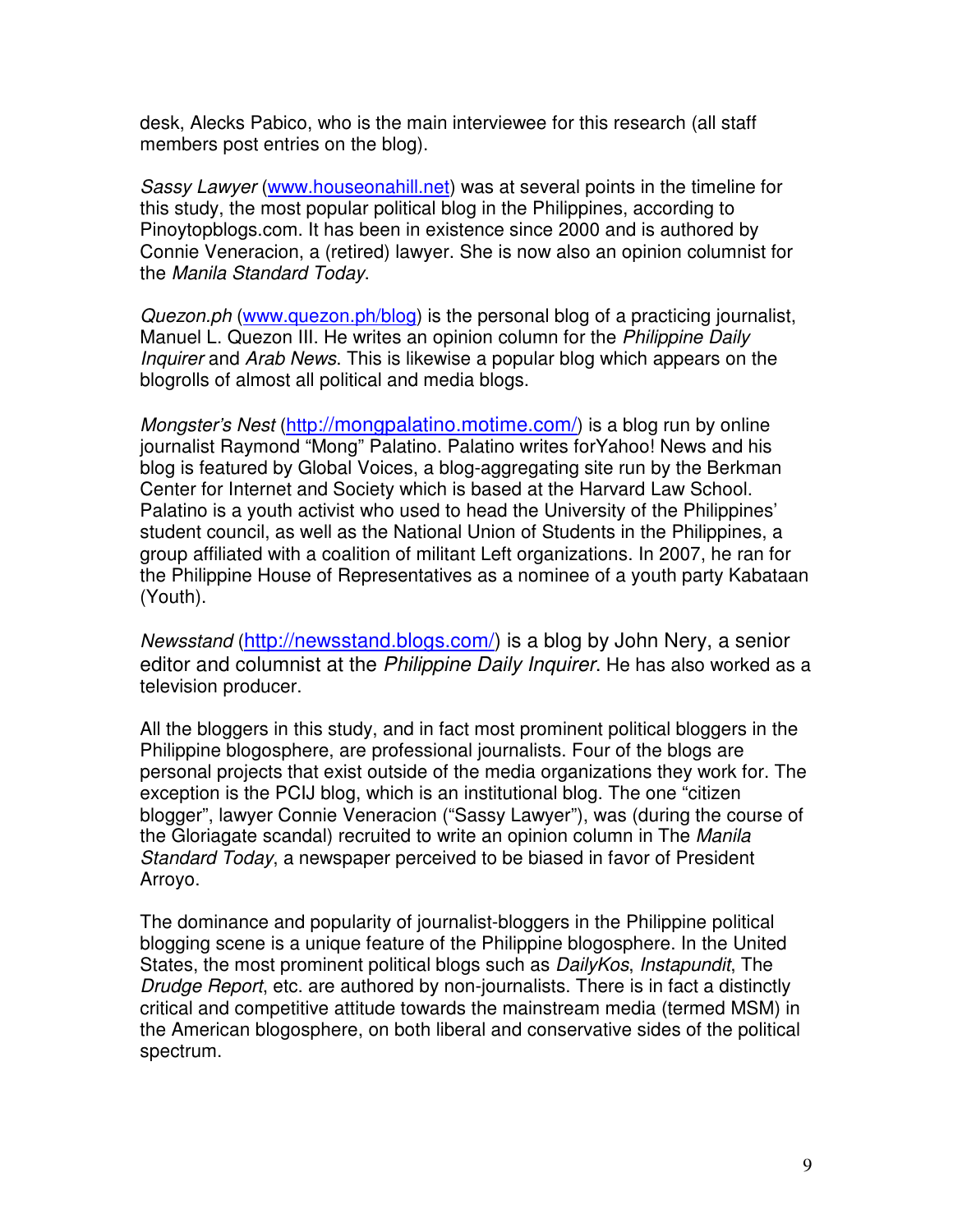Blogs are interesting and important in the study of the Internet and democracy for more than their ubiquity. For one, blogs are authorial platforms stressing individuality and personal commentary. Although they allow for "objective" information to be embedded in the bloggers' entries (through hyperlinks) and allow for comments and interaction with readers, it is the blogger who drives or curtails the discussion by choosing topics and moderating comments. Unlike Usenets or chatrooms where every individual has more or less the same status as all other users, the blog is primarily the blogger's project. This has implications for the character of political discussion and deliberation that blogs engender. Do bloggers perform agenda-setting functions by introducing topics and thereby stimulating "threads" of discussion? How do the identities and status of bloggers (who tend not to be anonymous in political blogging) influence the political views and responses of readers and commentators?<sup>12</sup> How can consensus be built within and among such individuated forums?

Related to this is the fact that blogs, and especially political blogs, require a certain level of writing and analytical skill, time and other resources to maintain. Bloggers are an elite, and political bloggers even more so. This obviously impacts on their assumed role in the public sphere. All the blogs except one surveyed for this study, for example, are written predominantly in English, the preferred language of middle class Filipinos. From this, the educational and socio-economic backgrounds of the bloggers and their readers can be inferred. It is highly unlikely that poor, uneducated Filipinos are blogging or reading blogs written in English (even assuming that they had Internet access).

Arguably, blogs present increased opportunities for political discussion, though only to a specific socio-economic segment of the population. This may not necessarily be negative by itself, if we go by the virtues of the bourgeois public sphere that Habermas describes. However, it does raise the question of whether the amplified voices of elites further marginalize those who are already excluded from public discourse. This is a critical issue, especially for polities like the Philippines, where deep social and political cleavages exist and where political consensus is difficult to form and sustain due to a host of obstacles, among them geographical and linguistic<sup>13</sup>.

Conversely, it can be argued that the impetus for political change can come from reform-minded elites. Historically, nationalist and reformist movements in the country, including the Communist Party of the Philippines, have been initiated and organized by small groups of university-educated, middle class Filipinos.

 $12$  Manuel L. Quezon III, for example, is the grandson of a former Philippine president. Quezon is a highly conspicuous surname in the Philippines.

<sup>&</sup>lt;sup>13</sup> The Philippines is an archipelago of over 7,000 islands. There are two official languages, Filipino (or Tagalog) and English, both taught in school. English proficiency is tied to educational and socio-economic profiles. There are 87 other local languages in use.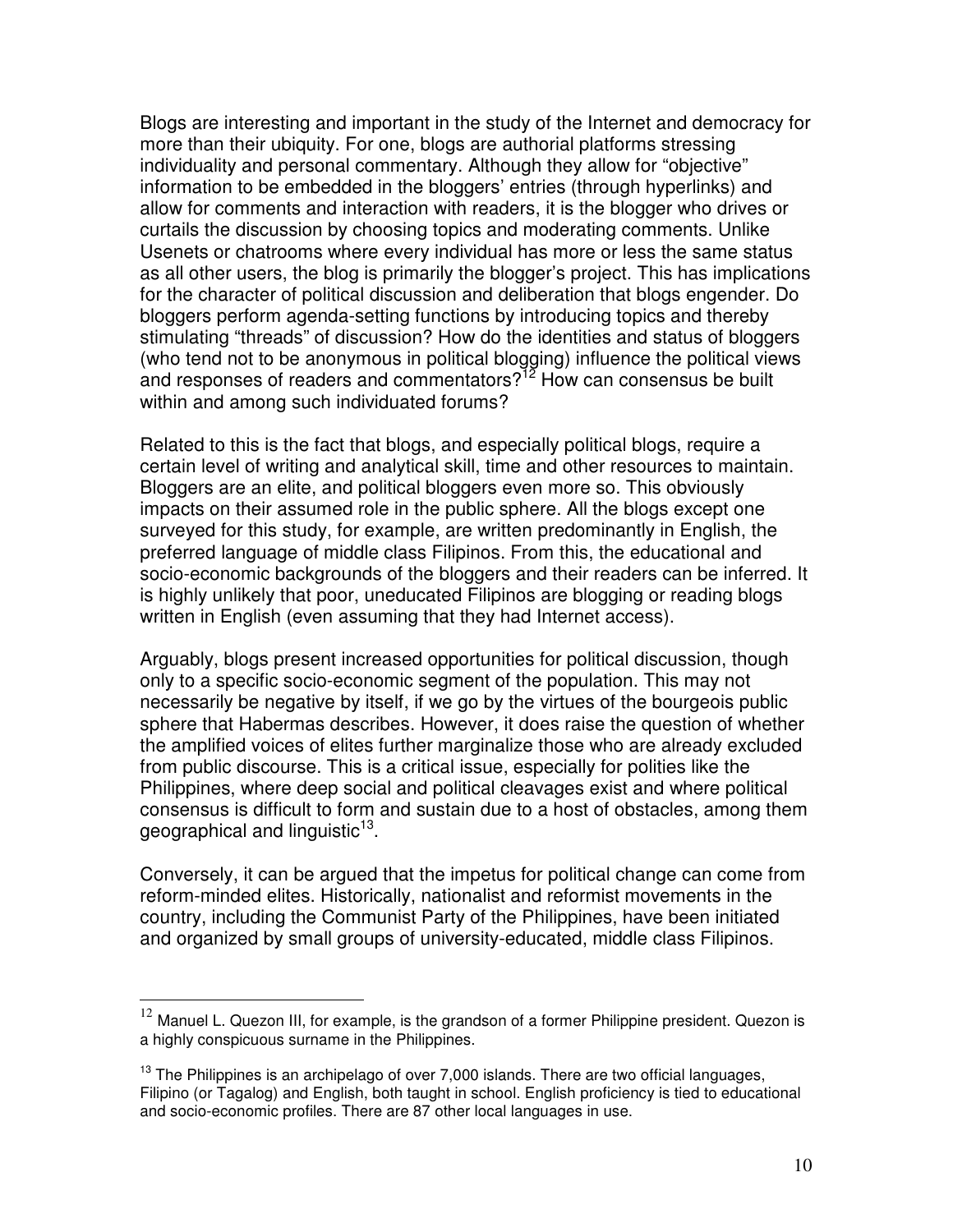The historical development of the Philippine press is inextricably linked to the emergence and evolution of the Philippine upper and middle classes. *El Echo Filipino* and *La Solidaridad*, for example*,* are two early examples of periodicals that articulated the reform agenda of the Filipino *mestizo* and *ilustrado* (mixed race middle class groups) classes in the 1800's (Daroy, 2001: 42).

The value of blogs to a democratizing polity may also reside in the way it transforms journalistic practices and the habits of the publics that read and view news. The Internet can make non-mainstream news organizations accessible to a greater number of people and thus break the monopoly of big media corporations on information flows and interpretation. Blogging, in particular, allows both journalists and readers to analyze news they consider important but are omitted or discussed superficially by commercial media organizations. Blogs "make the idea of a dynamic network of ongoing debate, dialogue and commentary come alive both on and offline and so emphasize the interpretation and dissemination of alternative information to a heightened degree" (Kahn and Kellner, 2004a:7). This allows for a "multi-directional information flow" that allows citizens to exchange knowledge, converse and co-construct a broader picture of the world (MacKinnon, 2004).

While also critical of some media practices, most of the Philippine bloggers examined in this study do not appear to see any contradiction in being professional journalists (being part of the mainstream media) and being part of the blogosphere. In fact, both Quezon and Nery see the division as artificial, as their blogs are not anonymous, so readers are therefore aware of their work as journalists. An exception is Connie Veneracion, who rejects being classified as a journalist and is highly critical of mainstream media practitioners, including fellow bloggers.

Nevertheless, all view their blogs as a space outside their news organizations to highlight and analyze information excluded from or not prioritized in routine reportage and opinion pages, while others place an emphasis on the space they provide for readers to discuss and interpret news. The PCIJ blog, for example, which is an institutional blog, is distinct from the PCIJ website, which only features reports. Comments from readers, discussions and debates, are featured separately in the blog. Journalist-bloggers in this study also regularly blog about "the story behind the story" in what can be construed as a self-critical and reflexive exercise that rarely manifests in mainstream media.

Finally, blogging has implications for press freedom in a fragile democracy like the Philippines. As violence against journalists and restrictions on media practices continue, the blogosphere becomes an extended space for journalists to publish politically sensitive stories and to criticize government authorities. It also becomes a space where individual journalists expound on their political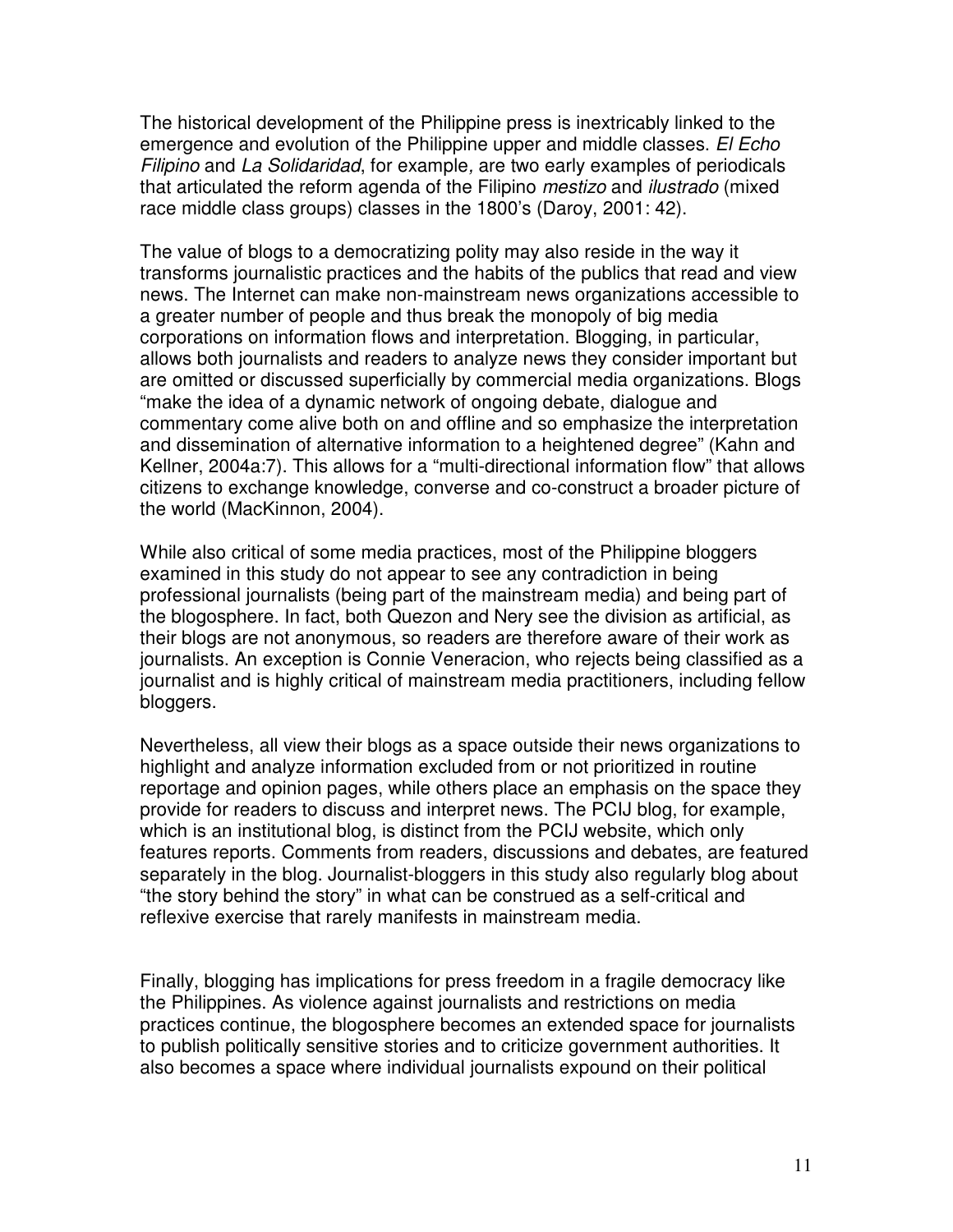choices and affiliations—a space where journalists can be citizens, as well as conveyors of news and opinion.

# **BIBLIOGRAPHY**:

Banerjee, Indrajit (2007). Introduction in The Internet and Governance in Asia A critical reader (Indrajit Banerjee, Ed.), pp. 3-14. Singapore: AMIC and WKWSCI-NTU.

\_\_\_\_\_\_\_\_\_\_\_\_\_\_ (2003). *Rhetoric and Reality: The Internet Challenge for Democracy in Asia.* Singapore: Eastern Universities Press.

Banlaoi R. and Carlos C. (1996). *Political Parties in the Philippines from 1900 to the Present*. Manila: Konrad Adenauer Foundation.

Blood, Rebecca (2000). Weblogs A history and perspective. Available at http://www.rebeccablood.net/essays/weblog\_history.html

Byung-il, Choi (2000). *Digital divide in the APEC: myth, realities and a way forward*. Seoul: Korea Institute for International Economic Policy.

Calhoun, C. (Ed.) (1992). *Habermas and the Public Sphere*. Boston: MIT Press.

Croissant, Aurel (2004). From Transition to Defective Democracy: Mapping Asian Democratization in *Democratization* Vol. 11 No. 5, pp. 156-178.

Dahlberg, Lincoln (2001). The Internet and Democratic Discourse Exploring the prospects of online deliberative forums extending the public sphere in *Information, Communication and Society* 4:4 2001 615-633.

Dahlgren, Peter (2005). The Internet, Public Spheres and Political Communication: Dispersion and Deliberation in *Political Communication*, 22:147- 162.

(2002). In Search of the Talkative Public: Media, Deliberative Democracy and Civic Culture in *The Public*, vol. 9 (2002), 3, 5.

(2001). "The Public Sphere and the Net: Structure, Space and Communication" in R. Entman and W. Lance Bennett (eds.) (2001) *Mediated Politics*. Cambridge: Cambridge University Press.

Daroy, Petonilo (2001). "From La Solidaridad to Daily Express". In *The Filipino Press and Media, Democracy and Development,* M. Quintos-de Jesus and L. Teodoro (Eds.). Quezon City: University of the Philippines NCPAG.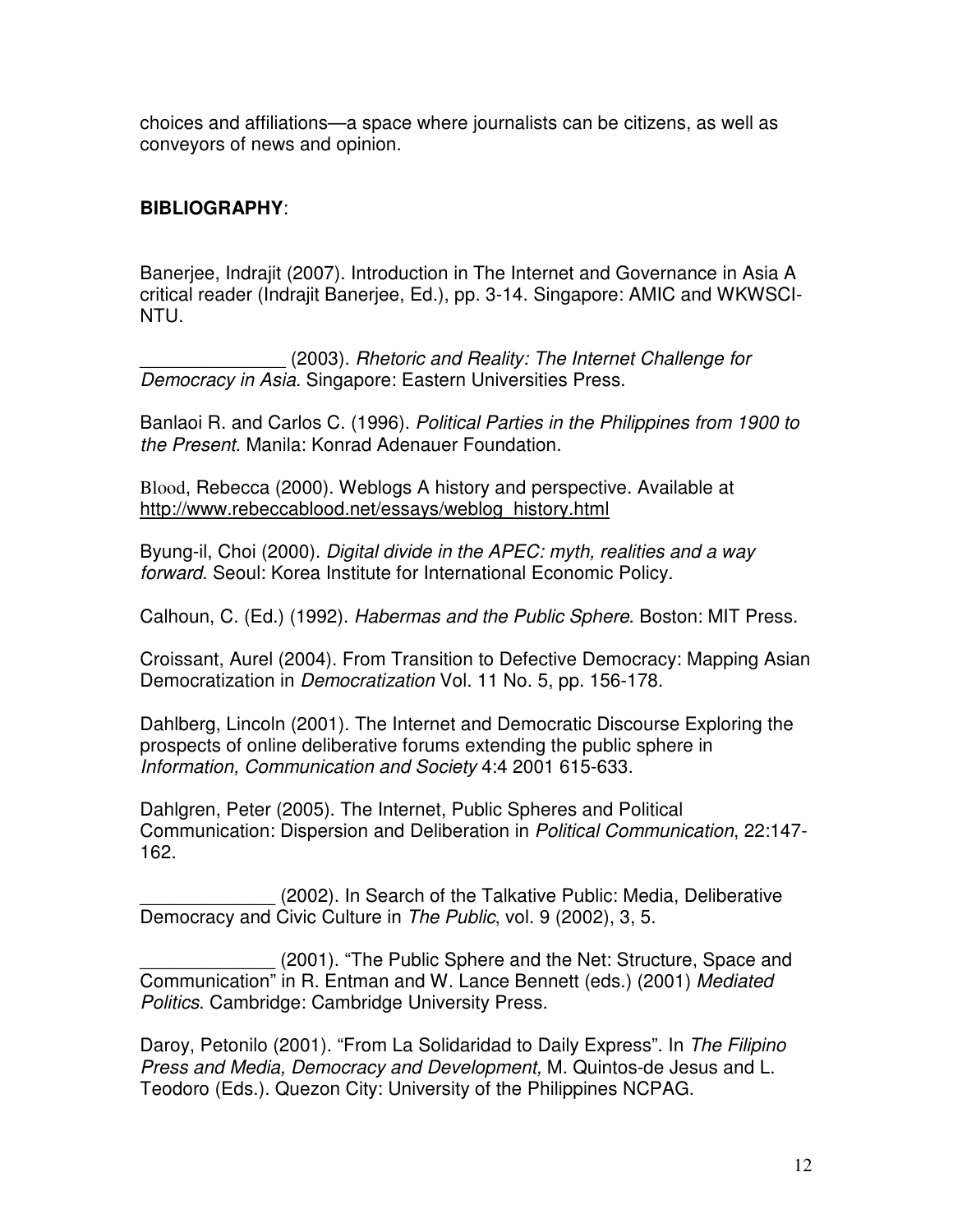Drezner, D. and Farrell, H. (2004). *The Power and Politics of Blogs*. Paper presented at the 2004 American Political Science Association.

Evers, H.D. and Gerke, S. (2004). *Closing the digital divide: Southeast Asia's path towards a knowledge society*. Working paper no. 5. Sweden: Lund University Centre for East and Southeast Asian Studies.

Froomkin, Michael A. (2003). *Designing Virtuous Circles*. Paper prepared for the Yale Conference on Democracy in the Digital Age, Yale Law School, April 4-6 2003.

George, Cherian (2006). *Contentious Journalism and the Internet Towards Democratic Discourse in Malaysia and Singapore*. Singapore: Singapore University Press.

(2005). The internet's political impact and the penetration/participation paradox in Malaysia and Singapore in *Media, Culture and Society* Vol. 27 (6): 903-920.

Grugel, Jean (2002). *Democratization A Critical Introduction*. Hampshire and New York: Palgrave.

Habermas, Jurgen (1989). *The Structural Transformation of the Public Sphere An Inquiry into a Category of Bourgeois Society*. Cambridge, Mass.: MIT Press.

\_\_\_\_\_\_\_\_\_\_\_\_\_\_\_ (1984). *The Theory of Communicative Action, Volume One: Reason and the Rationalization of Society*. Boston: Beacon Press.

Hacker, K. and van Dijk, J., eds. (2000). *Digital Democracy: Issues of Theory and Practice*. London: Sage.

Herring, S.C., Kouper, I., Paolillo, J., Scheidt, L.A., Tyworth, M., Welsch, P., Wright, E. and Yu, N. (2005). *Conversations in the Blogosphere: An Analysis "* From the Bottom Up". Paper presented at the 38<sup>th</sup> Hawaii International Conference on System Sciences 2005.

Hutchcroft, P. and Rocamora, J. (2003). Strong Demands and Weak Institutions: The Origins and Evolution of the Democratic Deficit in the Philippines in *Journal of East Asian Studies* 3(2003), 259-292.

Kahn, R. and Kellner, D. (2004). New media and internet activism: from the 'Battle of Seattle' to blogging in *New Media and Society* Vol 6(1):87-95.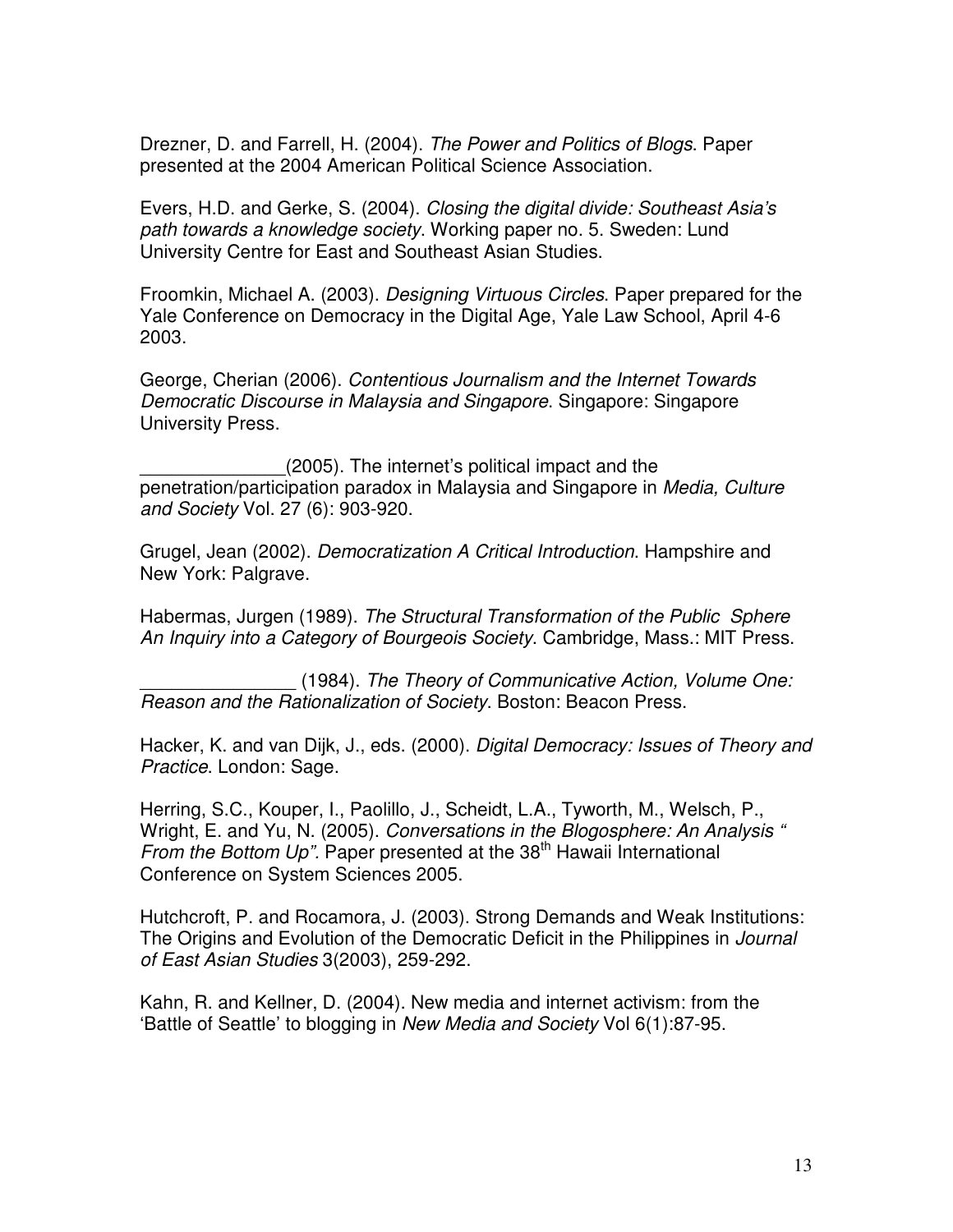Kellner, Douglas (1998). Intellectuals, the New Public Spheres, and Techno-Politics in *The Politics of Cyberspace*, pp. 167-186 (Toulouse, C. and Luke, T. , Eds.). London: Routledge.

Kim, J. Wyatt, R.O. and Katz, E. (1999). News, Talk, Opinion, Participation: the Part Played by Conversation in Deliberative Democracy in *Political Communication*: 16, 361-385.

Looney, Sarah (2004). Civic Participation and the Internet: Indicators from the 2004 Presidential Campaign in *LBJ Journal of Public Affairs*, vol. XVI.

MacKinnon, Rebecca (2004). *The World-Wide Conversation Online participatory media and international news*. Available at: ??????

Malina, Anna (1999). Perspectives on citizen democratization and alienation in the virtual public sphere, Chapter 2 in *Digital Democracy Discourse ad Decision-Making in the Information Age* (Hague, B. and Loader, B., Eds.). London: Routledge.

Merkel, Wolfgang (1998). The Consolidation of Post-Autocratic Democracies: A Multi-Level Model in *Democratization* (5) 3:33-68.

Montinola, Gabriela (1999). Parties and Accountability in the Philippines in *Journal of Democracy*, 10.1 (1999), 126-140.

Quibria, M. G. et al (2002). *Digital Divide: Determinants and Policies with Special Reference to Asia*. Manila: Asian Development Bank.

Santos, Vergel (2003). The Internet and Democracy: Frail Connection in *Rhetoric and Reality The Internet Challenge for Democracy in Asia*. Singapore: Nanyang Technological University.

Wijnia, Elmine (2005). *Understanding Weblogs: a communicative perspective*. Available at http://www.elmine.wijnia.com.

Wilhelm, Anthony (2000). *Democracy in the Digital Age Challenges to Political Life in Cyberspace*. London: Routledge.

\_\_\_\_\_\_\_\_\_\_\_\_\_\_\_ (1999). Virtual Sounding Boards: How deliberative is online political discussion? Chapter 10 in *Digital Democracy Discourse and Decision-Making in the Information Age* (Hague, B. and Loader, B., Eds.) London: Routledge.

Witschge, Tamara (2002). *Online Deliberation: Possibilities of the Internet for Deliberative Democracy*. Paper presented at the conference 'Prospects for